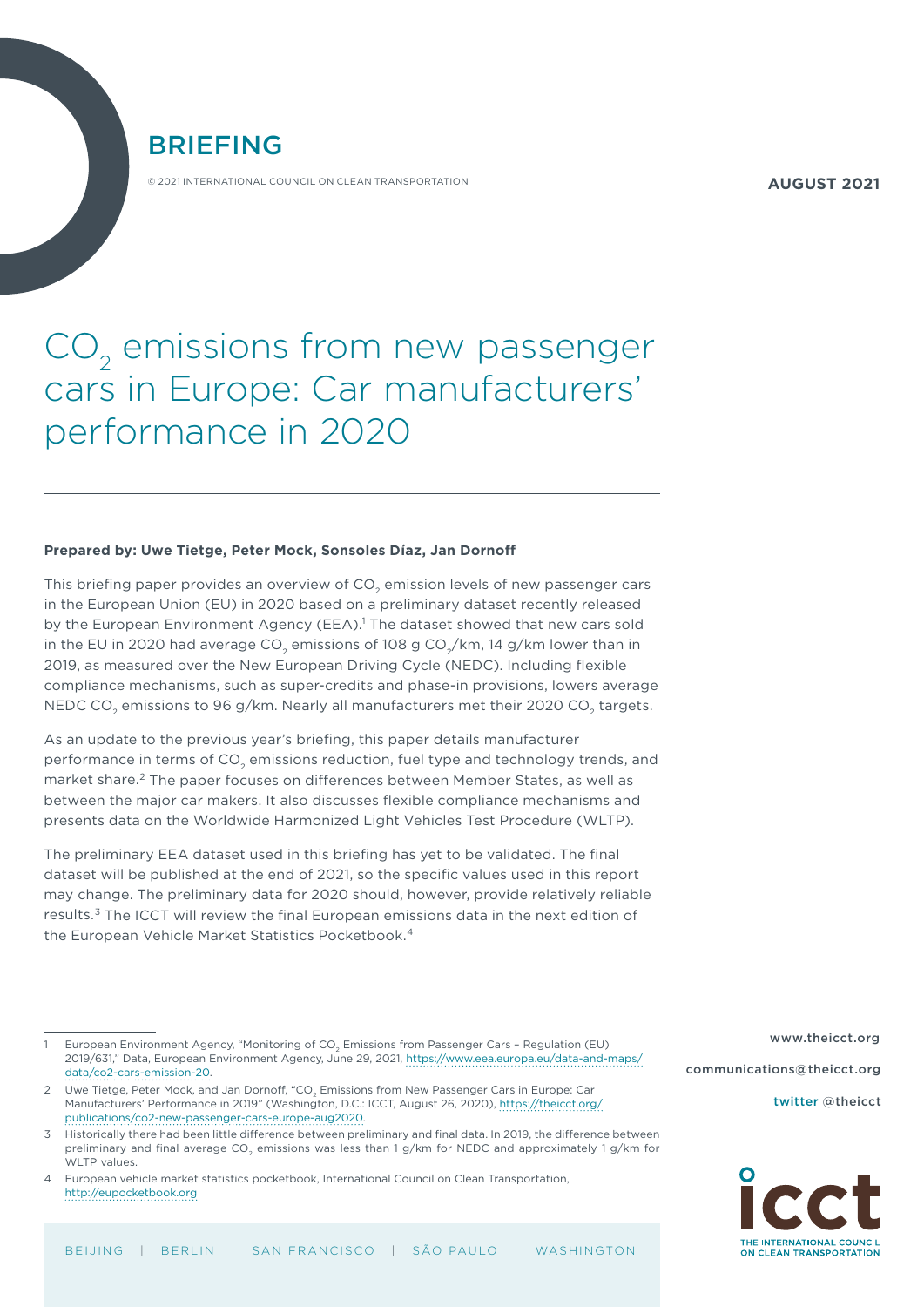### 1. BACKGROUND

The EEA recently released a preliminary dataset on the CO<sub>2</sub> emissions performance of new passenger cars in the EU in 2020. This dataset is used by the European Commission to monitor and evaluate whether manufacturers are in compliance with mandatory CO<sub>2</sub> emission targets for passenger cars as defined in Regulation (EU) 2019/631.5 The EEA collects data from EU Member States, which are required to submit detailed information on each new car registered in each calendar year.

Three issues related to the quality and scope of the monitoring data may impact the results of the analysis. First, both NEDC and WLTP CO<sub>2</sub> emissions values are reported in the data. In the preliminary data, NEDC  $CO<sub>2</sub>$  emission values were reported for 99.6% of passenger cars registered in 2020; WLTP CO<sub>2</sub> emission values were reported for 97% of vehicles; and both NEDC and WLTP values were reported for 96.8% of vehicles. This section and sections [2](#page-2-0) through [4](#page-7-0) focus on NEDC values relative to the 2020 CO<sub>2</sub> emission target, which is solely based on NEDC CO<sub>2</sub> emission values. Section [5](#page-10-0) investigates WLTP-based CO<sub>2</sub> emission values, which will be used in post-2020 CO<sub>2</sub> targets. Second, a small number of records, equivalent to 0.3% of 2020 passenger car registrations, were identified as duplicates in the dataset. Duplicates refer to vehicles that appeared multiple times in the monitoring data, which will be consolidated in the final dataset. Duplicates were removed before aggregating the data for this briefing. Lastly, because vehicles registered in all countries in the European Economic Area—not only EU member states—count toward the 2020 CO<sub>2</sub> emission targets, the data include records for Iceland, Norway, and the United Kingdom.

The EEA data show that the sales-weighted average NEDC CO<sub>2</sub> emissions from new passenger cars in 2020 were 108 g/km, 14 g/km (11.9%) lower than in 2019. Including flexible compliance mechanisms (see Section 4), emissions declined by 27 g/km (22%). [Figure](#page-2-1) 1 plots the historical average  $CO<sub>2</sub>$  values relative to emission targets. Before standards were introduced, CO<sub>2</sub> emissions, on average, declined by 1.9 g/km per year from 2000 to 2007. When the first CO<sub>2</sub> standards were agreed upon in 2008, manufacturers significantly outperformed the annual reduction rates required to meet the 2015 target of 130 g/km; instead of the required 3.6 g/km annual reduction, average CO<sub>2</sub> emissions declined by 4.9 g/km per year. After 2015 targets were met, and in the absence of targets before 2020, average CO<sub>2</sub> emissions increased by 0.7 g/km per year. Currently adopted regulations set a −15% reduction target for 2025 and a −37.5% reduction target for 2030 compared to 2021 levels. A recent regulatory proposal by the European Commission includes strengthening the 2030 target to −55% and introducing a new −100% target for 2035.

<sup>5</sup> European Union, "Regulation (EU) 2019/631 of the European Parliament and of the Council of 17 April 2019 Setting CO2 Emission Performance Standards for New Passenger Cars and for New Light Commercial Vehicles, and Repealing Regulations (EC) No 443/2009 and (EU) No 510/2011 (Text with EEA Relevance.)," Pub. L. No. 32019R0631, 111 OJ L 13 (2019),<http://data.europa.eu/eli/reg/2019/631/oj/eng>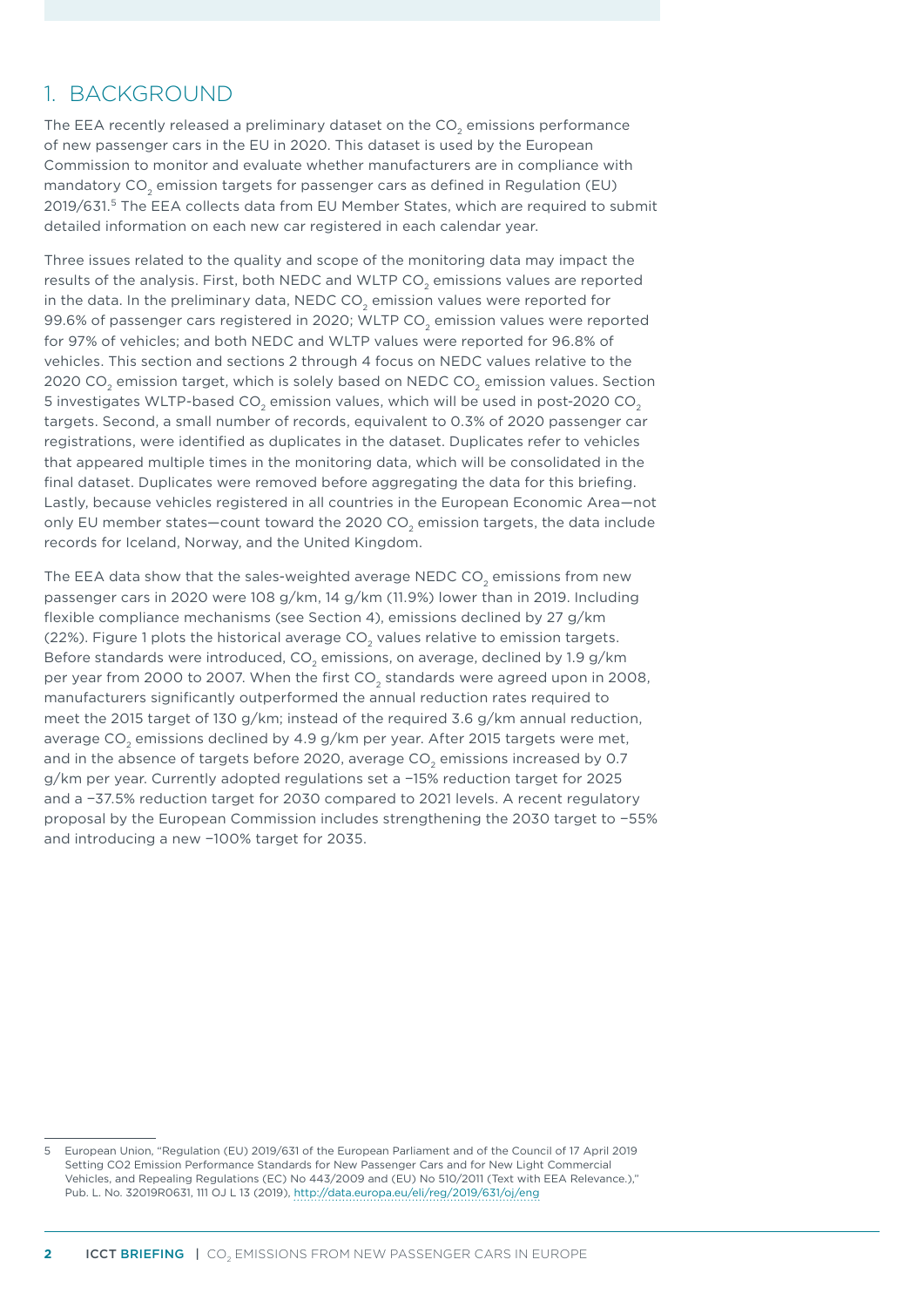

<span id="page-2-1"></span>Figure 1. Historical average NEDC CO<sub>2</sub> emission values, targets, and annual reduction rates of new passenger cars.

# <span id="page-2-0"></span>2. CO<sub>2</sub> EMISSIONS BY VEHICLE MANUFACTURER

Car manufacturers can pool together several brands to meet  $CO<sub>2</sub>$  standards. For this analysis, unless otherwise noted, we track manufacturer pools.<sup>6</sup> Vehicle manufacturers with less than 300,000 registered passenger cars per calendar year can apply for a niche derogation in order to receive non-standard, manufacturer-specific reduction targets for 2020 onward. This niche derogation will likely apply to the Suzuki pool in 2020 and is therefore omitted from the manufacturer pool analyses in this briefing.

[Figure](#page-3-0) 2 and [Table 1](#page-3-1) present data for ten manufacturer pools representing approximately 96% of all EU new passenger car registrations in 2020. [Figure](#page-3-0) 2 plots each manufacturer's average emissions relative to its 2020 target. The target is adjusted for vehicle mass using a limit value curve, which is displayed in the figure. [Table](#page-3-1) 1 presents the same data but includes information on each manufacturer's market share in 2020. Both [Figure](#page-3-0) 2 and [Table](#page-3-1) 1 account for the impact of various flexible compliance mechanisms, including:

- » a phase-in provision allowing manufacturer emission targets to only apply to 95% of vehicles registered in 2020;
- » super-credits for which vehicles with NEDC CO<sub>2</sub> emissions below 50 g/km are counted twice in the calculation of average emissions; and
- » eco-innovation credits rewarding innovative technologies that produce real-world CO<sub>2</sub> savings beyond what is measured over a standardized test cycle during vehicle type approval.

These mechanisms are described in more detail in Section [4](#page-7-0).

<sup>6</sup> In 2020, manufacturer pools (and their major brands) were: BMW (BMW, Mini); FCA-Tesla-Honda (Alfa Romeo, Fiat, Honda, Jeep, Lancia, Tesla); Ford-Volvo (Ford, Volvo); Hyundai (Hyundai); Kia (Kia); PSA (Citroën, DS Automobiles, Opel, Peugeot, Vauxhall); Mercedes-Benz (Mercedes-Benz, Smart); Renault-Nissan-Mitsubishi (Dacia, Mitsubishi, Nissan, Renault); Suzuki (Suzuki); Toyota-Mazda (Lexus, Mazda, Toyota); and Volkswagen (Audi, MG, Porsche, SEAT, Škoda, VW).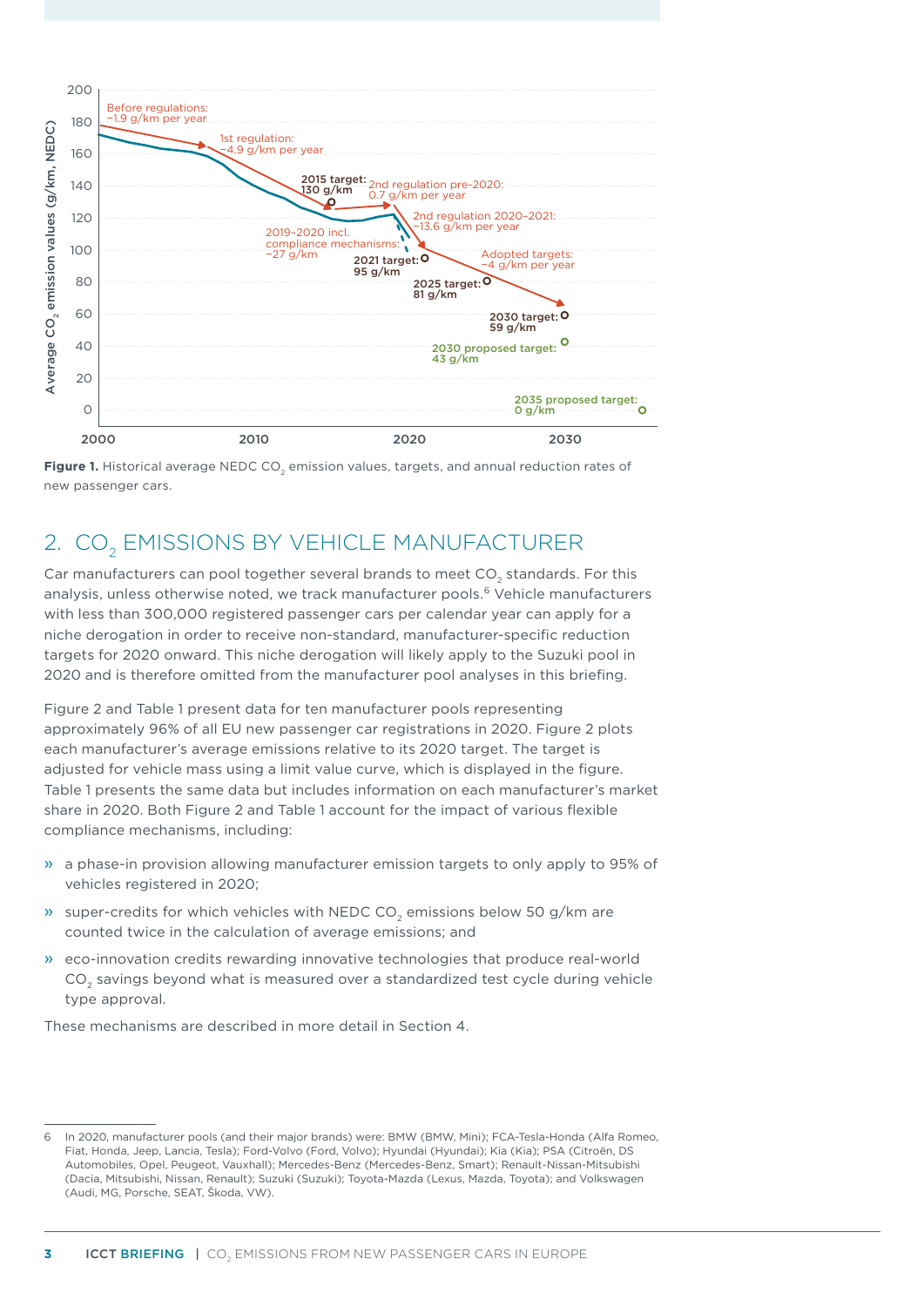

<span id="page-3-0"></span>

As shown, all major manufacturer pools except Volkswagen appear to have met their 2020 CO<sub>2</sub> targets, although only with the use of flexible compliance mechanisms. The phase-in provision, on average, shaved 4 g/km off manufacturer pools' CO<sub>2</sub> emission levels; eight out of ten pools took full advantage of super-credits, which are capped at 7.5 g/km for the period 2020–2022; and eco-innovation technologies lowered  $CO<sub>2</sub>$  emission levels by 0.1 to 1.9 g/km. According to the data presented in [Table](#page-3-1) 1, Volkswagen would face penalties on the order of 200 million euros for non-compliance.

|                                  |                        | Average      | CO <sub>2</sub> values (g/km, NEDC) |                 |                   |                            |                             |               |                              |  |
|----------------------------------|------------------------|--------------|-------------------------------------|-----------------|-------------------|----------------------------|-----------------------------|---------------|------------------------------|--|
| <b>Manufacturer pool</b>         | <b>Market</b><br>share | mass<br>(kg) | 2020<br>average                     | <b>Phase-in</b> | Super-<br>credits | Eco-<br><b>innovations</b> | <b>Adj. 2020</b><br>average | <b>Target</b> | <b>Distance</b><br>to target |  |
| <b>Ford-Volvo</b>                | 8%                     | 1,582        | 109                                 | $-4$            | $-7.5$            | $-1.3$                     | 96                          | 102           | $-5$                         |  |
| <b>BMW</b>                       | 7%                     | 1,654        | 114                                 | $-5$            | $-7.5$            | $-1.9$                     | 100                         | 104           | $-5$                         |  |
| <b>PSA</b>                       | 15%                    | 1,314        | 97                                  | $-2$            | $-5.2$            | $-0.8$                     | 89                          | 93            | $-4$                         |  |
| <b>Hyundai</b>                   | 3%                     | 1,400        | 104                                 | $-4$            | $-7.5$            | $-0.2$                     | 93                          | 96            | $-3$                         |  |
| Kia                              | 4%                     | 1,401        | 104                                 | $-4$            | $-7.5$            | $-0.1$                     | 93                          | 96            | $-3$                         |  |
| <b>FCA-Tesla-Honda</b>           | 7%                     | 1,374        | 104                                 | $-4$            | $-7.5$            | $-0.4$                     | 92                          | 95            | $-3$                         |  |
| Mercedes-Benz                    | 6%                     | 1.734        | 119                                 | $-6$            | $-7.5$            | $-0.6$                     | 104                         | 107           | $-2$                         |  |
| <b>ALL POOLS</b>                 | 96%                    | 1,453        | 107                                 | $-4$            | $-6.6$            | $-0.8$                     | 96                          | 97            | $-2$                         |  |
| <b>Toyota-Mazda</b>              | 7%                     | 1,397        | 100                                 | $-3$            | $-1.8$            | $-0.2$                     | 94                          | 96            | $-1$                         |  |
| <b>Renault-Nissan-Mitsubishi</b> | 14%                    | 1,341        | 104                                 | $-3$            | $-7.5$            | $-0.7$                     | 93                          | 94            | $-1$                         |  |
| Volkswagen                       | 25%                    | 1,500        | 112                                 | $-4$            | $-7.5$            | $-0.6$                     | 100                         | 99            |                              |  |

<span id="page-3-1"></span>Table 1. Manufacturer pool market shares, average vehicle mass and CO<sub>2</sub> emissions, impact of flexible compliance mechanisms, and  $CO<sub>2</sub>$  emission targets for 2020.

*Note:* Rows are sorted by the distance to 2020 target levels.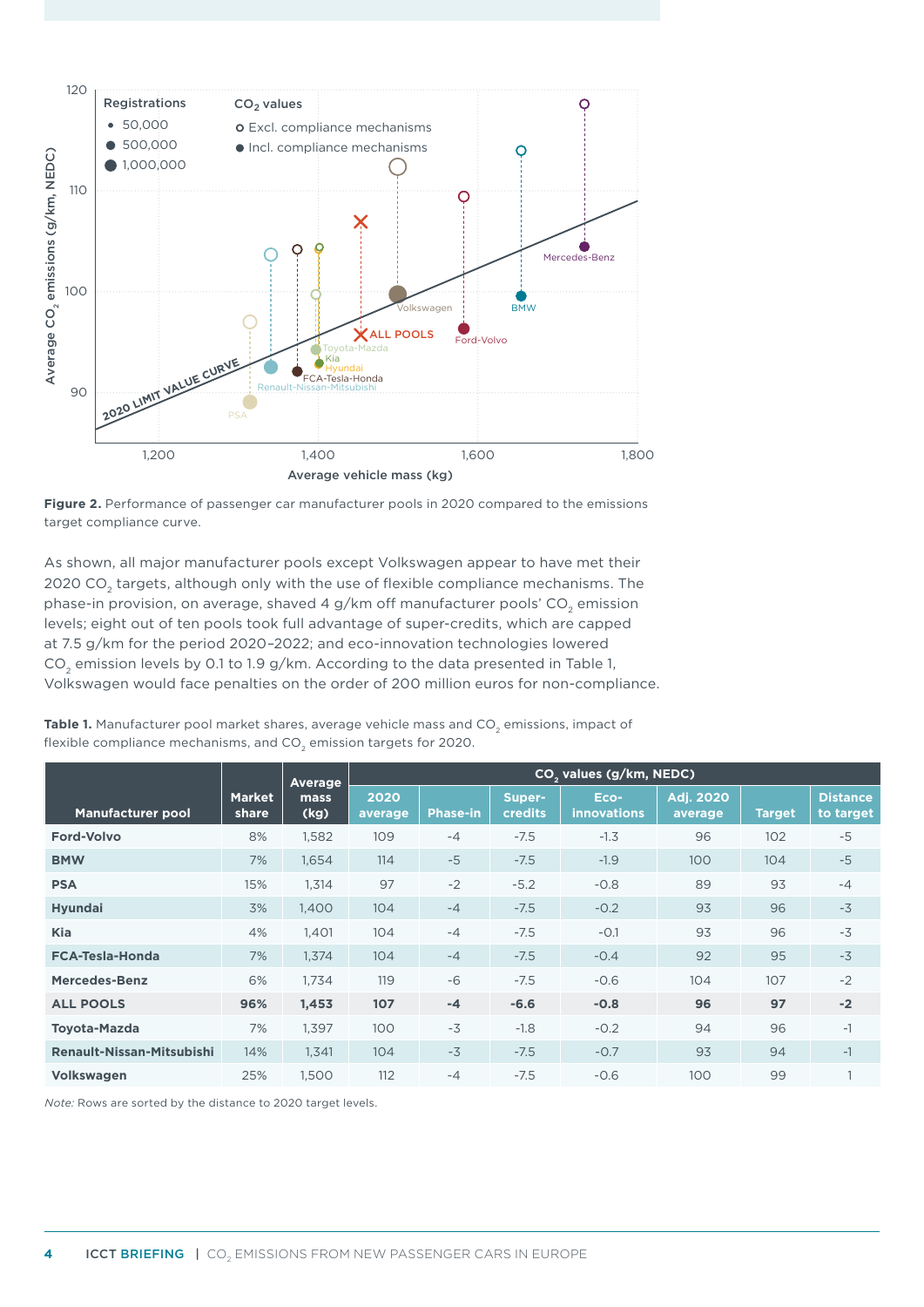#### 3. FUEL TYPE AND TECHNOLOGY TRENDS BY MEMBER STATE AND MANUFACTURER

Uptake of all forms of electrified powertrain vehicles dramatically increased from 2019 to 2020. Battery electric vehicle (BEV) shares nearly tripled (from 2.2% to 6.2%), plug-in hybrid electric vehicle (PHEV) shares more than quadrupled (from 1.2% to 5.2%), hybrid electric vehicle (HEV) shares grew by roughly one third (from 3.8% to 5.0%), and mild hybrid electric vehicle (MHEV) shares using 48-volt systems quadrupled (from 2.1% to 8.2%). Plagued by the aftermath of Dieselgate, diesel market shares, including mild-hybrid electric vehicles, continued to fall, decreasing from 32% in 2019 to 29% in 2020. Other powertrains, predominantly compressed natural gas and liquified petroleum gas vehicles, accounted for 1.8% of the market.

[Table](#page-5-0) 2 presents the market share of various fuels and technologies in 2020 by country.7 Norway continues to dominate the European electric vehicle (EV) market, with more than 54.3% of new car registrations in 2019 being BEVs and another 20.4% being PHEVs. Iceland, another non-EU member country, also recorded high EV market shares of 24.0% for BEVs and 22.3% for PHEVs. Within the EU, Sweden (9.5% BEV and 22.3% PHEVs) and the Netherlands (20.5% BEVs and 4.3% PHEVs) saw the highest uptake of electric vehicles. Germany, the largest vehicle market in the EU, saw a dramatic increase in PHEV shares (1.1% in 2019 to 6.9% in 2020) and BEV (1.8% in 2019 to 6.9% in 2020) shares. Shares of hybrid electric vehicles were particularly high in Finland (12.8%) and Ireland (10.6%) and exceeded 5% in 15 countries. Mild hybrid-electric vehicles using 48-volt systems spread from being most common in Germany in 2019 with 3.8% to exceeding 10% in four markets in 2020. Among major EU vehicle markets, Italy had the highest diesel share despite a 6-percentage-point drop from 2019 to 2020. Italy also was the only major market with a significant share of compressed natural gas and liquified petroleum gas vehicles.

[Table](#page-6-0) 3 presents the market share of various fuels and technologies in 2020 for car manufacturer pools and select brands. Among pools, Mercedes-Benz had the highest EV share (PHEVs and BEVs) with more than 20%, followed by Kia, BMW, and Hyundai, each with more than 15%. Toyota-Mazda stands out with a 55.6% share of HEVs. Among brands, Volvo, Mitsubishi, Porsche, DS Automobiles, and Mercedes-Benz topped the ranking of PHEV shares, while Tesla, Smart, MG, Porsche, and Hyundai topped the BEV ranking. More than half of passenger cars registered by Suzuki and Mazda in 2020 were mild hybrid electric vehicles, a technology previously championed by German premium brands. Two German premium manufacturer pools, Mercedes-Benz and BMW, stood out with the highest diesel shares (46% and 38%, including MHEVs, respectively). Outside those pools, diesel accounted for more than half of the passenger car registrations of two brands, Alfa Romeo and Jeep, both from the FCA-Tesla-Honda pool. Only the manufacturer pool Renault-Nissan-Mitsubishi had more than a 5% share of compressed natural gas and liquified petroleum gas vehicles.

<sup>7</sup> Because the EEA data do not include details on electric powertrains, EEA data have been supplemented with proprietary data content supplied by Dataforce.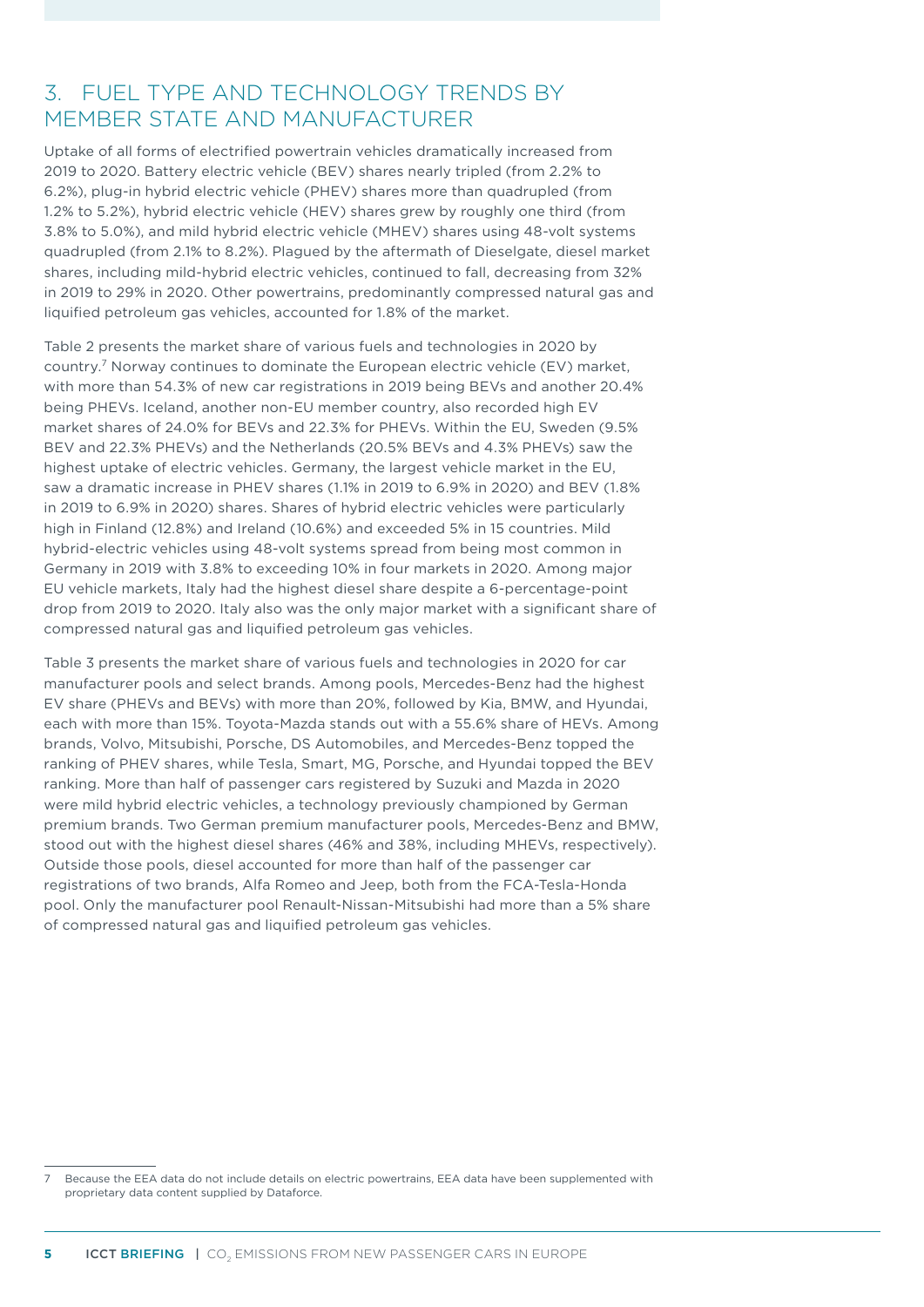<span id="page-5-0"></span>**Table 2.** Market share of fuels and technologies for new passenger cars in 2020 by country.

| <b>Market</b>         | <b>Diesel</b> | <b>Petrol</b> | <b>Mild hybrid</b><br>electric | <b>Hybrid</b><br>electric | Plug-in<br>hybrid<br>electric | <b>Battery-</b><br>electric | <b>Other</b> | <b>Market</b><br>share |
|-----------------------|---------------|---------------|--------------------------------|---------------------------|-------------------------------|-----------------------------|--------------|------------------------|
| <b>Germany</b>        | 32%           | 52%           | 9.0%                           | 2.2%                      | 6.9%                          | 6.7%                        | 0.5%         | 24.8%                  |
| <b>France</b>         | 32%           | 51%           | 5.1%                           | 5.1%                      | 4.5%                          | 6.7%                        | 1.0%         | 14.1%                  |
| <b>United Kingdom</b> | 20%           | 63%           | 11.0%                          | 6.7%                      | 4.1%                          | 6.6%                        | 0.1%         | 13.9%                  |
| <b>Italy</b>          | 35%           | 47%           | 11.3%                          | 4.7%                      | 2.0%                          | 2.3%                        | 9.0%         | 11.8%                  |
| <b>Spain</b>          | 34%           | 52%           | 7.3%                           | 8.1%                      | 2.6%                          | 2.0%                        | 1.5%         | 7.6%                   |
| <b>Belgium</b>        | 34%           | 51%           | 6.9%                           | 3.4%                      | 7.3%                          | 3.4%                        | 0.9%         | 3.7%                   |
| <b>Poland</b>         | 21%           | 67%           | 5.6%                           | 8.4%                      | 1.0%                          | 0.9%                        | 2.2%         | 3.6%                   |
| <b>Netherlands</b>    | 4%            | 64%           | 6.8%                           | 6.9%                      | 4.3%                          | 20.5%                       | 0.6%         | 3.0%                   |
| <b>Sweden</b>         | 22%           | 37%           | 8.7%                           | 7.7%                      | 22.5%                         | 9.5%                        | 1.2%         | 2.5%                   |
| <b>Austria</b>        | 40%           | 48%           | 8.3%                           | 2.1%                      | 3.0%                          | 6.3%                        | 0.2%         | 2.1%                   |
| <b>Czechia</b>        | 30%           | 63%           | 2.7%                           | 2.6%                      | 1.0%                          | 1.6%                        | 2.2%         | 1.7%                   |
| <b>Denmark</b>        | 23%           | 56%           | 4.7%                           | 4.6%                      | 9.2%                          | 7.1%                        | 0.0%         | 1.7%                   |
| Portugal              | 36%           | 47%           | 3.8%                           | 3.3%                      | 7.7%                          | 5.2%                        | 1.2%         | 1.2%                   |
| <b>Norway</b>         | 9%            | 8%            | 1.9%                           | 8.2%                      | 20.4%                         | 54.3%                       | 0.0%         | 1.2%                   |
| <b>Hungary</b>        | 24%           | 65%           | 18.8%                          | 6.3%                      | 2.1%                          | 2.4%                        | 0.3%         | 1.1%                   |
| Romania               | 28%           | 58%           | 6.5%                           | 4.0%                      | 0.8%                          | 2.3%                        | 7.3%         | 1.1%                   |
| <b>Finland</b>        | 15%           | 53%           | 6.7%                           | 12.8%                     | 13.7%                         | 4.4%                        | 1.9%         | 0.8%                   |
| <b>Ireland</b>        | 44%           | 38%           | 2.4%                           | 10.6%                     | 2.8%                          | 4.5%                        | 0.0%         | 0.8%                   |
| <b>Greece</b>         | 28%           | 61%           | 8.1%                           | 6.5%                      | 1.8%                          | 0.9%                        | 2.3%         | 0.7%                   |
| <b>Slovakia</b>       | 27%           | 65%           | 5.2%                           | 4.3%                      | 1.1%                          | 1.3%                        | 1.3%         | 0.7%                   |
| Luxembourg            | 39%           | 47%           | 7.0%                           | 1.6%                      | 5.9%                          | 5.5%                        | 0.0%         | 0.4%                   |
| <b>Slovenia</b>       | 32%           | 60%           | 3.4%                           | 2.9%                      | 0.6%                          | 4.0%                        | 0.5%         | 0.3%                   |
| Lithuania             | 18%           | 73%           | 13.1%                          | 7.0%                      | 0.5%                          | 1.1%                        | 0.2%         | 0.3%                   |
| <b>Croatia</b>        | 41%           | 52%           | 4.4%                           | 2.5%                      | 0.7%                          | 1.6%                        | 2.5%         | 0.3%                   |
| <b>Estonia</b>        | 27%           | 58%           | 4.4%                           | 9.6%                      | 0.6%                          | 1.8%                        | 3.4%         | 0.2%                   |
| Latvia                | 35%           | 50%           | 3.2%                           | 9.9%                      | 0.6%                          | 2.6%                        | 1.0%         | 0.1%                   |
| <b>Iceland</b>        | 21%           | 24%           | 2.8%                           | 9.0%                      | 22.3%                         | 24.0%                       | 0.4%         | 0.1%                   |
| <b>Cyprus</b>         | 0%            | 56%           | 0.0%                           | 3.8%                      | 0.8%                          | 0.4%                        | 9.5%         | 0.1%                   |
| <b>Total</b>          | 29%           | 53%           | 8.2%                           | 5.0%                      | 5.2%                          | 6.2%                        | 1.8%         |                        |

*Notes:* Countries are sorted by descending market share. "Diesel" and "Petrol" columns include mild hybrid-electric vehicles. "Other" column primarily covers compressed natural gas and liquified petroleum gas fuels.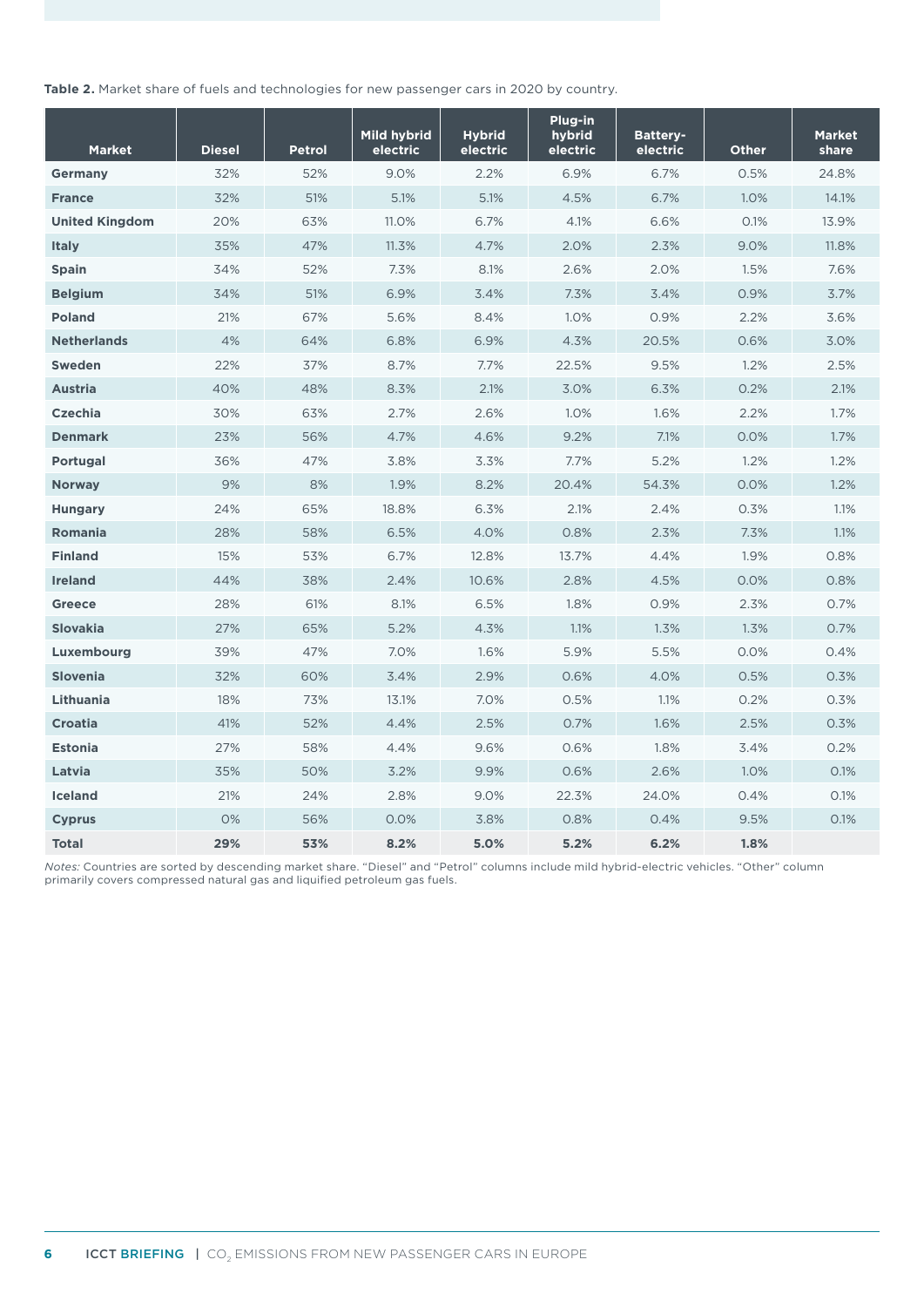<span id="page-6-0"></span>**Table 3.** Market share of fuels/technologies for new passenger cars in 2020 for manufacturer pools.

| <b>Manufacturer pool</b>         | <b>Diesel</b> | <b>Petrol</b> | <b>Mild hybrid</b><br>electric | <b>Hybrid</b><br>electric | Plug-in hybrid<br>electric | <b>Battery-</b><br>electric | Other | <b>Market</b><br>share |
|----------------------------------|---------------|---------------|--------------------------------|---------------------------|----------------------------|-----------------------------|-------|------------------------|
| Volkswagen                       | 31%           | 56%           | 7.3%                           | 0.0%                      | 4.3%                       | 6.6%                        | 1.7%  | 25.4%                  |
| <b>VW</b>                        | 32%           | 55%           | 2.0%                           | 0.0%                      | 3.2%                       | 8.8%                        | 1.3%  | 11.2%                  |
| Škoda                            | 33%           | 60%           | 0.2%                           | 0.0%                      | 3.1%                       | 2.3%                        | 2.1%  | 5.3%                   |
| Audi                             | 42%           | 44%           | 31.2%                          | 0.0%                      | 7.8%                       | 5.9%                        | 0.5%  | 5.0%                   |
| <b>SEAT</b>                      | 20%           | 71%           | 2.4%                           | 0.0%                      | 1.7%                       | 2.1%                        | 5.4%  | 3.0%                   |
| Porsche                          | 0%            | 64%           | 0.0%                           | 0.0%                      | 19.2%                      | 16.5%                       | 0.0%  | 0.6%                   |
| MG                               | 0%            | 48%           | 0.0%                           | 0.0%                      | 0.8%                       | 51.2%                       | 0.0%  | 0.2%                   |
| <b>PSA</b>                       | 34%           | 59%           | 0.0%                           | 0.0%                      | 2.7%                       | 4.1%                        | 0.0%  | 14.8%                  |
| Peugeot                          | 39%           | 52%           | 0.0%                           | 0.0%                      | 3.0%                       | 5.8%                        | 0.0%  | 6.4%                   |
| Opel/Vauxhall                    | 24%           | 70%           | 0.0%                           | 0.0%                      | 1.9%                       | 4.0%                        | 0.0%  | 4.1%                   |
| Citroën                          | 37%           | 61%           | 0.0%                           | 0.0%                      | 1.4%                       | 0.6%                        | 0.0%  | 3.9%                   |
| <b>DS Automobiles</b>            | 40%           | 31%           | 0.0%                           | 0.0%                      | 18.5%                      | 11.3%                       | 0.0%  | 0.4%                   |
| <b>Renault-Nissan-Mitsubishi</b> | 25%           | 56%           | 0.0%                           | 0.8%                      | 2.8%                       | 8.6%                        | 6.7%  | 13.5%                  |
| Renault                          | 29%           | 51%           | 0.0%                           | 1.5%                      | 2.2%                       | 12.7%                       | 3.6%  | 6.8%                   |
| Dacia                            | 29%           | 51%           | 0.0%                           | 0.0%                      | 0.0%                       | 0.4%                        | 19.3% | 3.4%                   |
| Nissan                           | 19%           | 69%           | 0.0%                           | 0.0%                      | 0.0%                       | 11.4%                       | 0.0%  | 2.4%                   |
| Mitsubishi                       | 1%            | 72%           | 0.0%                           | 0.0%                      | 26.8%                      | 0.0%                        | 0.2%  | 0.8%                   |
| <b>Ford-Volvo</b>                | 34%           | 53%           | 20.1%                          | 0.8%                      | 11.2%                      | 0.5%                        | 0.6%  | 8.2%                   |
| Ford                             | 32%           | 62%           | 20.1%                          | 1.1%                      | 3.7%                       | 0.0%                        | 0.8%  | 5.8%                   |
| Volvo                            | 38%           | 31%           | 20.2%                          | 0.0%                      | 29.5%                      | 1.7%                        | 0.0%  | 2.4%                   |
| <b>FCA-Tesla-Honda</b>           | 24%           | 57%           | 12.3%                          | 3.4%                      | 1.0%                       | 12.0%                       | 3.1%  | 7.3%                   |
| Fiat                             | 24%           | 71%           | 18.7%                          | 0.0%                      | 0.0%                       | 1.2%                        | 3.5%  | 4.2%                   |
| Jeep                             | 51%           | 42%           | 0.0%                           | 0.0%                      | 7.0%                       | 0.0%                        | 0.0%  | 1.0%                   |
| Tesla                            | 0%            | 0%            | 0.0%                           | 0.0%                      | 0.0%                       | 100.0%                      | 0.0%  | 0.8%                   |
| Honda                            | 3%            | 54%           | 0.0%                           | 37.2%                     | 0.0%                       | 5.0%                        | 0.0%  | 0.7%                   |
| Lancia                           | 0%            | 78%           | 33.4%                          | 0.0%                      | 0.0%                       | 0.0%                        | 21.9% | 0.4%                   |
| Alfa Romeo                       | 62%           | 38%           | 0.0%                           | 0.0%                      | 0.0%                       | 0.0%                        | 0.0%  | 0.3%                   |
| <b>Toyota-Mazda</b>              | 4%            | 38%           | 10.0%                          | 55.6%                     | 0.8%                       | 1.2%                        | 0.1%  | 7.0%                   |
| Toyota                           | 3%            | 31%           | 0.0%                           | 65.3%                     | 1.0%                       | 0.0%                        | 0.2%  | 5.4%                   |
| Mazda                            | 9%            | 85%           | 57.1%                          | 0.0%                      | 0.0%                       | 6.5%                        | 0.0%  | 1.2%                   |
| Lexus                            | 0%            | $4%$          | 0.0%                           | 95.7%                     | 0.0%                       | 0.7%                        | 0.0%  | 0.4%                   |
| <b>BMW</b>                       | 38%           | 45%           | 9.0%                           | 0.0%                      | 12.1%                      | 4.7%                        | 0.0%  | 7.0%                   |
| <b>BMW</b>                       | 47%           | 37%           | 11.3%                          | 0.0%                      | 13.2%                      | 3.5%                        | 0.0%  | 5.6%                   |
| Mini                             | 7%            | 76%           | 0.0%                           | 0.0%                      | 8.0%                       | 9.5%                        | 0.0%  | 1.4%                   |
| <b>Mercedes-Benz</b>             | 46%           | 34%           | 6.4%                           | 0.0%                      | 14.8%                      | 5.8%                        | 0.0%  | 6.4%                   |
| Mercedes-Benz                    | 48%           | 35%           | 6.6%                           | 0.0%                      | 15.4%                      | 2.3%                        | 0.0%  | 6.2%                   |
| Smart                            | 0%            | $1\%$         | 0.0%                           | 0.0%                      | 0.0%                       | 98.6%                       | 0.0%  | 0.2%                   |
| <b>Kia</b>                       | 14%           | 57%           | 6.6%                           | 8.1%                      | 8.0%                       | 9.4%                        | 3.2%  | 3.5%                   |
| Kia                              | 14%           | 57%           | 6.6%                           | 8.1%                      | 8.0%                       | 9.4%                        | 3.2%  | 3.5%                   |
| <b>Hyundai</b>                   | 15%           | 60%           | 8.2%                           | 9.4%                      | 1.5%                       | 13.9%                       | 0.9%  | 3.5%                   |
| Hyundai                          | 15%           | 60%           | 8.2%                           | 9.4%                      | 1.5%                       | 13.9%                       | 0.9%  | 3.5%                   |
| <b>Suzuki</b>                    | 0%            | 97%           | 69.7%                          | 1.2%                      | 1.2%                       | 0.0%                        | 0.1%  | 1.4%                   |
| Suzuki                           | 0%            | 97%           | 69.7%                          | 1.2%                      | 1.2%                       | 0.0%                        | 0.1%  | 1.4%                   |
| <b>Total</b>                     | 29%           | 53%           | 8.2%                           | 5.0%                      | 5.2%                       | 6.2%                        | 1.8%  |                        |

*Notes:* Brand shares may not add up to manufacturer pool totals because not all brands are included. Manufacturer pools are sorted by descending market share. "Diesel" and "Petrol" columns include mild hybrid electric vehicles. "Other" column primarily covers compressed natural gas and liquified petroleum gas fuels.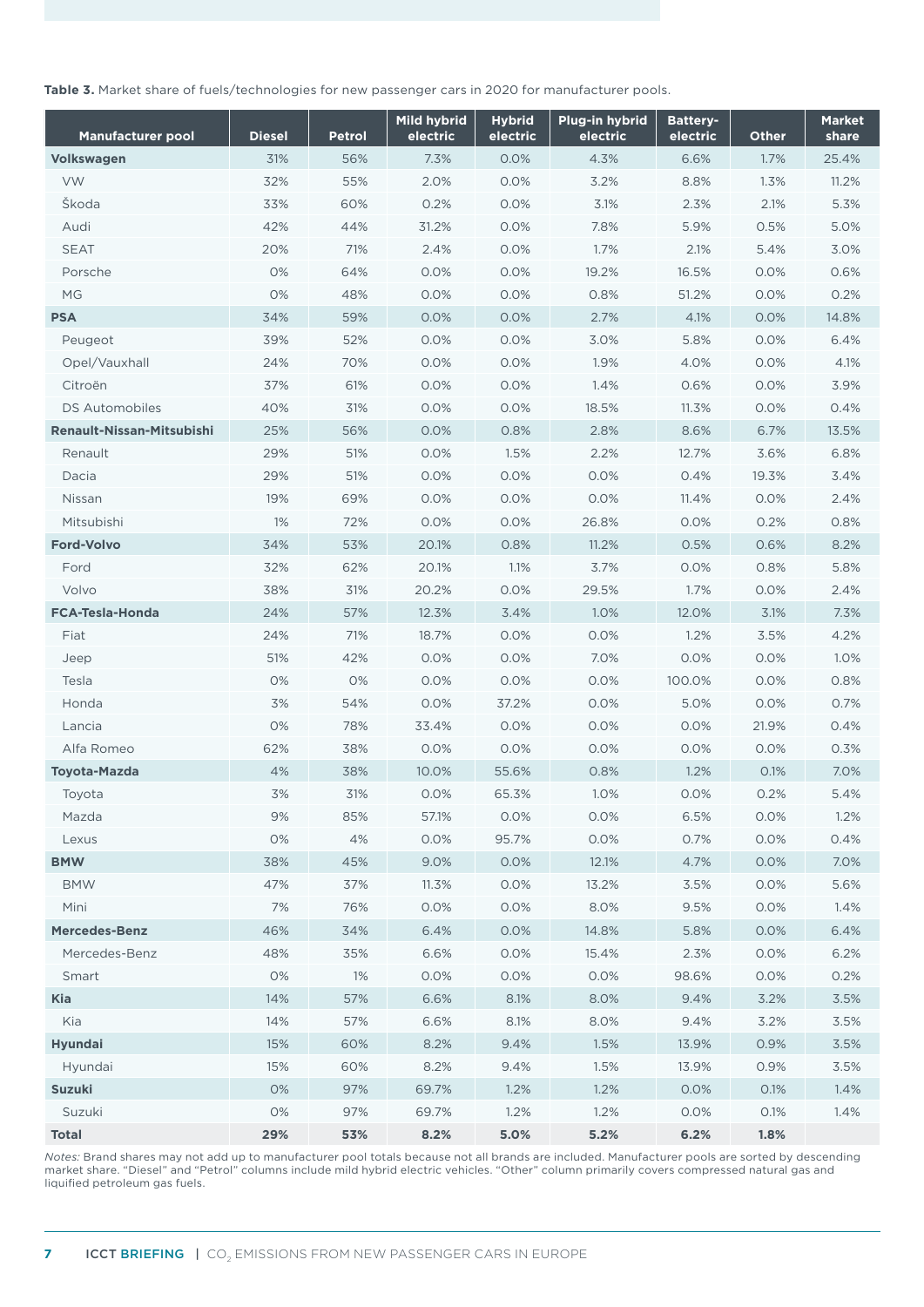### <span id="page-7-0"></span>4. FLEXIBLE COMPLIANCE MECHANISMS

A number of flexible compliance mechanisms were included in the EU CO<sub>2</sub> standards to reduce compliance costs, foster innovation, and accommodate changes in the vehicle market. Mass-based CO<sub>2</sub> targets are one of the principal mechanisms to account for varying consumer preferences (see Section [2\)](#page-2-0). Other compliance mechanisms include incentives for electric vehicles and innovative technologies, manufacturer pooling, derogations for small manufacturers, and phase-in provisions for CO<sub>2</sub> targets.

In the 2015 and 2020/21 CO<sub>2</sub> standards, super-credits were included to incentivize sales of low-emission vehicles that emit less than 50 g  $CO<sub>2</sub>/km$ . Super-credit multipliers increase the weighting of low-emission vehicles in the calculation of manufacturers' CO<sub>2</sub> emission averages. In the 2015 CO<sub>2</sub> standard, each low-emission vehicle counted as 3.5 cars in 2013, 2.5 cars in 2014, and 1.5 cars in 2015. In the 2020/21 standard, each low-emission car will count as 2 cars in 2020, 1.67 cars in 2021, and 1.33 cars in 2022. The combined impact of super-credits for the years 2020–2022 for compliance with CO<sub>2</sub> targets is capped at 7.5 g/km per manufacturer pool. For 2025-2030 targets, super-credits were removed in favor of EV sales targets.

[Figure](#page-7-1) 3 plots historical average emissions excluding low-emission vehicles, including low-emission vehicles, and including the super-credit effect. The figure indicates that the share and impact of low-emission vehicles has been growing over the years, reaching 11 g/km in 2020. With eight out of ten manufacturer pools topping out at the maximum allowable super-credit reduction of 7.5 g/km (see [Table 1](#page-3-1)), super-credits reduced fleet-average CO<sub>2</sub> emissions by an additional 7 g/km. Excluding low-emission vehicles, average CO<sub>2</sub> emissions in 2020 were comparable to 2016 levels.



<span id="page-7-1"></span>

[Figure](#page-8-0) 4 plots average  $CO<sub>2</sub>$  emissions over average vehicle mass, both including and excluding low-emission vehicles. The figure indicates that 2016–2020 efficiency improvements in conventional vehicles were offset by a 41 kg increase in average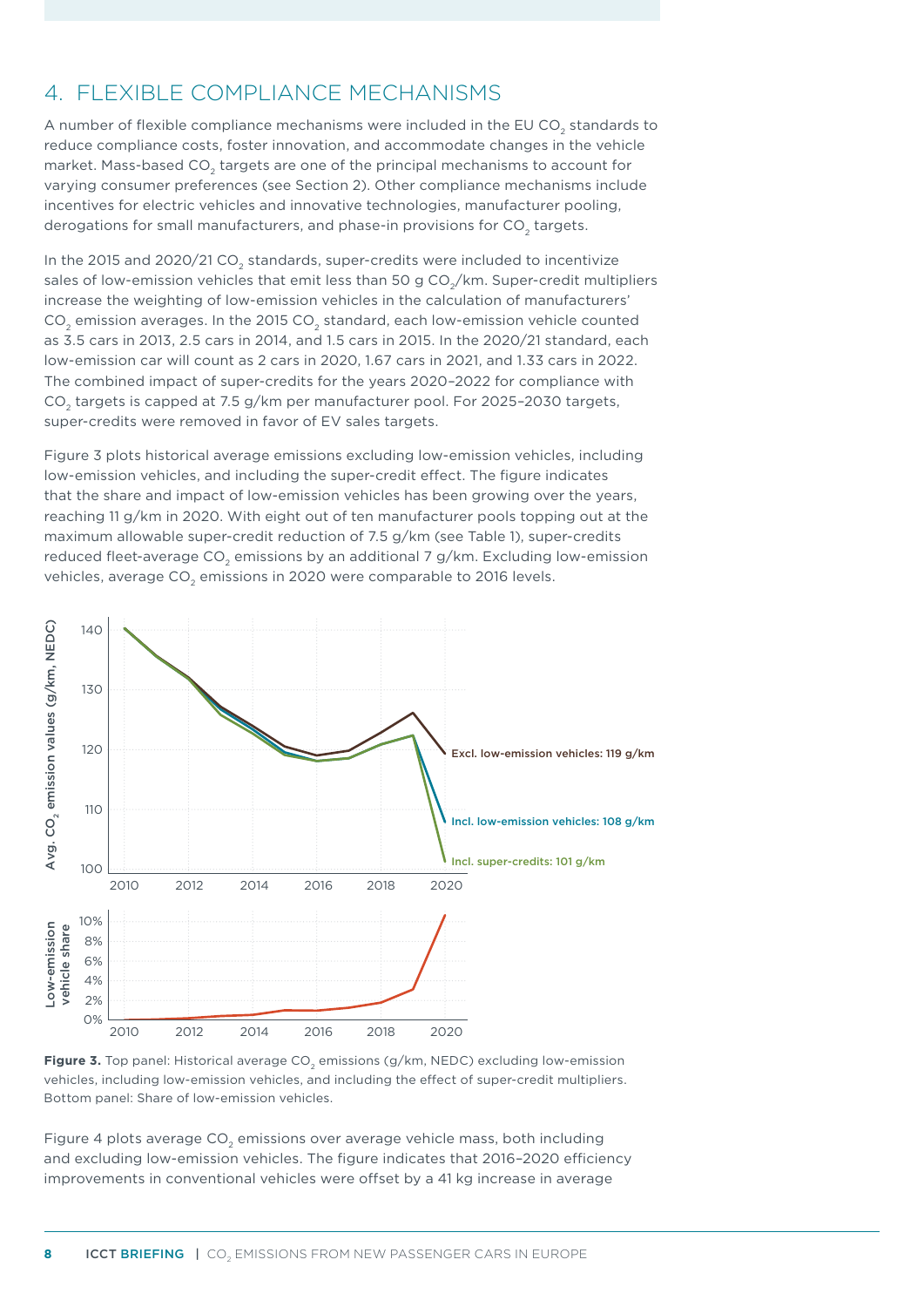vehicle mass, which was largely driven by the increasing share of sport utility vehicles and crossover utility vehicles.<sup>8</sup> Moreover, because 2020 manufacturer targets are calculated against a baseline mass of 1,379.88 kg, and the average mass of vehicles belonging to manufacturer pools increased to approximately 1,453 kg in 2020, manufacturer targets were, on average, approximately 97 g/km instead of the intended 95 g/km.



<span id="page-8-0"></span>Figure 4. Annual average CO<sub>2</sub> emissions (g/km, NEDC) over average mass in running order (kg), including and excluding low-emission vehicles.

Eco-innovation credits incentivize the development and adoption of innovative fuelefficiency technologies by rewarding innovative technologies that produce real-world CO<sub>2</sub> savings beyond what is measured over a standardized test cycle during vehicle type approval. Because CO<sub>2</sub> savings from eco-innovations count toward manufacturers' CO<sub>2</sub> targets, automakers have an incentive to develop and deploy cost-effective eco-innovation technologies.<sup>9</sup> For the purpose of complying with CO<sub>2</sub> emission targets, the total impact of eco-innovation technologies each year is limited to 7 g/km per manufacturer pool. The share of new passenger cars with eco-innovation technologies installed has increased over time, most recently from 15% in 2019 to 43% in 2020. [Figure 5](#page-9-0) plots the average CO<sub>2</sub> emission reduction through eco-innovation technologies per manufacturer pool. Market-wide average CO<sub>2</sub> reductions from eco-innovation technologies were 0.8 g/km in 2020, up from 0.2 g/km in 2019. BMW stands out with eco-innovation technologies installed in approximately 73% of new passenger cars registered in 2020 for a 1.9  $g$ /km reduction in average CO<sub>2</sub> emissions.

<sup>8</sup> Sonsoles Díaz et al., "European Vehicle Market Statistics 2020/21" (Washington, D.C.: ICCT, December 18, 2020),<https://theicct.org/publications/european-vehicle-market-statistics-202021>.

<sup>9</sup> Uwe Tietge, Peter Mock, and Jan Dornoff, "Overview and Evaluation of Eco-Innovations in European Passenger Car CO<sub>2</sub> Standards" (Washington, D.C.: ICCT, July 11, 2018), [https://theicct.org/publications/eco-innovations](https://theicct.org/publications/eco-innovations-european-passenger-car-co2-standards)[european-passenger-car-co2-standards](https://theicct.org/publications/eco-innovations-european-passenger-car-co2-standards).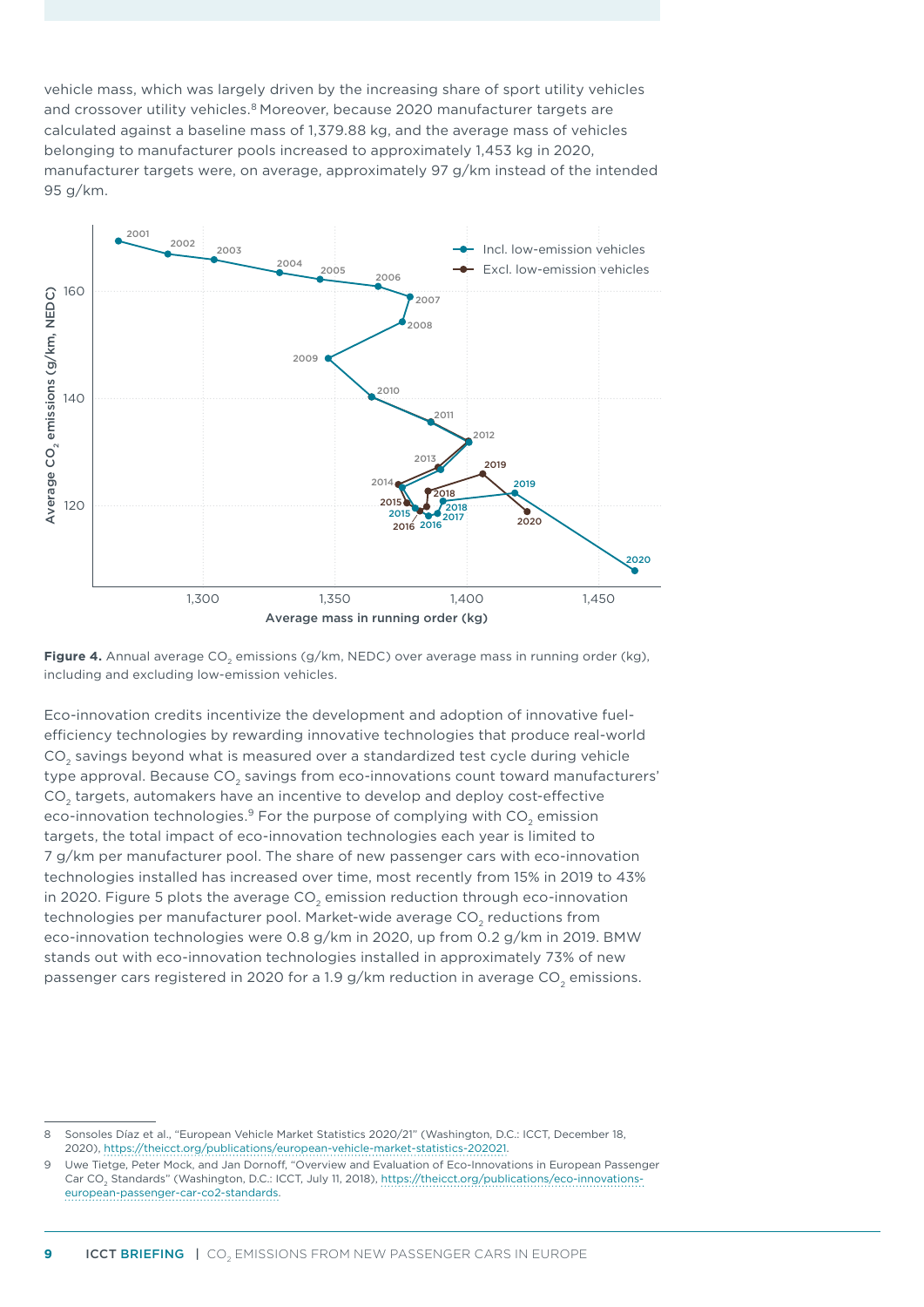

<span id="page-9-0"></span>**Figure 5.** Average CO<sub>2</sub> emission reduction (g/km, NEDC) per manufacturer pool from eco-innovation technologies. Results include interaction effects with the phase-in provision and super-credits multipliers.

The phase-in provision allows manufacturers to base average  $CO<sub>2</sub>$  emission values in 2020 on the best-performing 95% of vehicles. [Figure](#page-9-1) 6 plots the average CO<sub>2</sub> emissions reduction from removing each manufacturer pool's highest-emitting 5% of vehicles in 2020. On average, the phase-in provision reduces  $CO<sub>2</sub>$  emissions by almost 4 g/km, but German premium manufacturers Mercedes-Benz and BMW reduce average emissions by approximately 5 g/km–6 g/km using the phase-in provision. The phase-in ends in 2021, when all vehicles count toward manufacturers'  $CO<sub>2</sub>$  emission targets.



<span id="page-9-1"></span>**Figure 6.** Average CO<sub>2</sub> emissions reduction (g/km, NEDC) from the phase-in provision.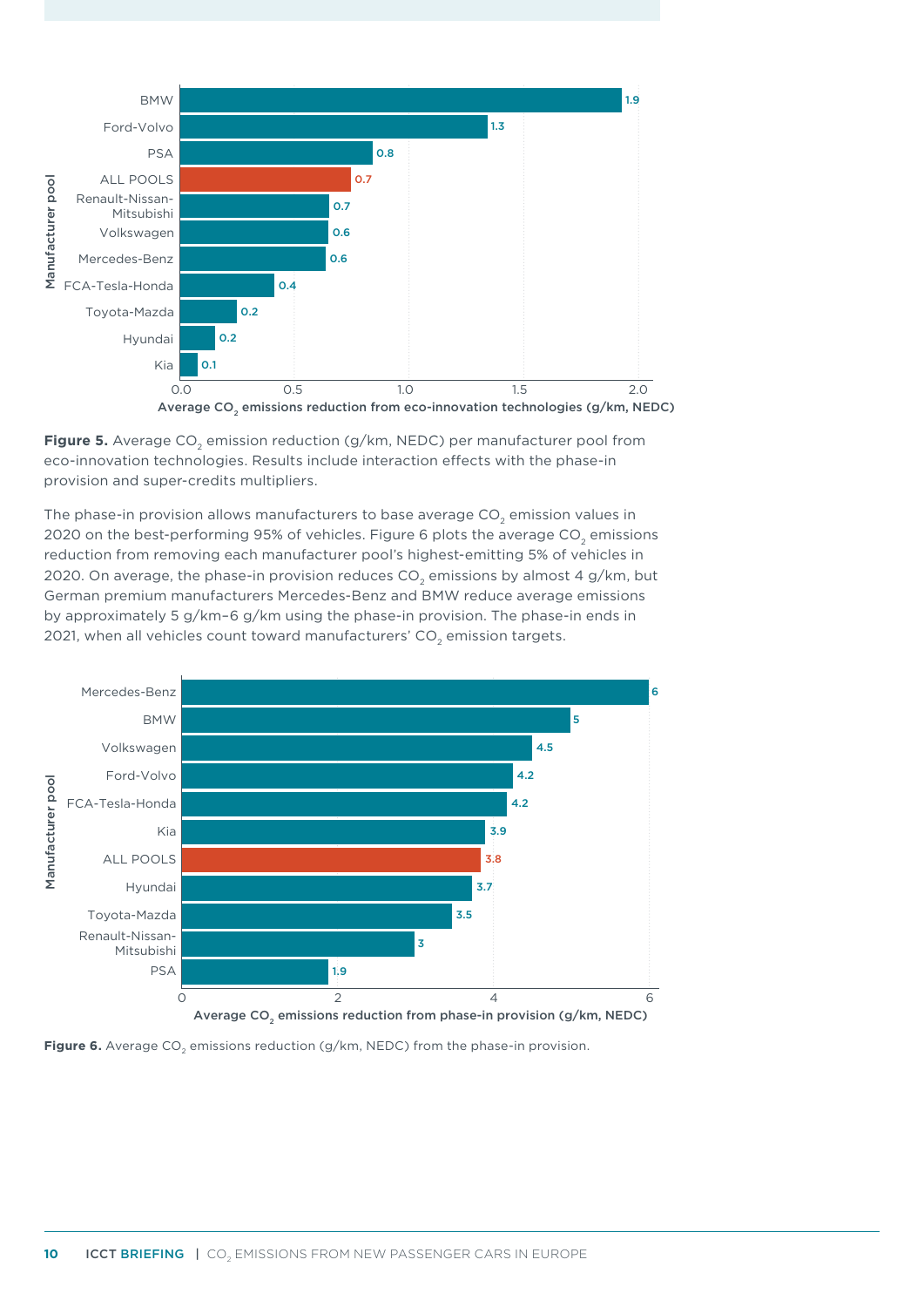## <span id="page-10-0"></span>5. TRANSITION TO THE WLTP

The WLTP was phased in for new passenger cars in the EU starting in September 2017 and became mandatory for most new passenger cars in September 2018. Due to its more dynamic speed profile, more realistic vehicle test mass and road load, lower ambient temperature, and other factors, the WLTP has been shown to produce more realistic CO<sub>2</sub> emission values than the NEDC-based procedure.<sup>10</sup> Contrary to the NEDC procedure, a CO<sub>2</sub> emission value is determined for each individual vehicle, taking into account details like the mass of fitted optional equipment and the driving resistance of the installed wheels.

[Figure](#page-10-1) 7 presents the distribution of the ratio between WLTP and NEDC CO<sub>2</sub> emission values in 2020. The mean and median ratio were both 1.21 in 2020, virtually identical to the central tendencies recorded in 2018 and 2019. The vast majority of 2020 passenger cars (99.8%) had a ratio between 0.7 and 1.5. Average ratios ranged from 1.12 to 1.29 per manufacturer pool (see [Figure 8](#page-11-0)). Differences between manufacturer pools are partly explained by varying shares of plug-in hybrid-electric vehicles, which generally have considerably lower WLTP-NEDC ratios (mean: 1.02; median: 0.97) than other vehicles (mean: 1.22; median: 1.22). Eight of the ten manufacturer pools saw higher WLTP-NEDC ratios for diesel vehicles than for petrol vehicles.



<span id="page-10-1"></span>Figure 7. Distribution of the ratio between WLTP and NEDC CO<sub>2</sub> emission values of new passenger cars registered in 2020. Zero-emission vehicles were removed.

10 Jan Dornoff, Uwe Tietge, and Peter Mock, "On the Way to 'Real-World' CO<sub>3</sub> Values: The European Passenger Car Market in Its First Year after Introducing the WLTP" (Washington, D.C.: ICCT, May 19, 2020), [https://theicct.](https://theicct.org/publications/way-real-world-co2-values-european-passenger-car-market-its-first-year-after) [org/publications/way-real-world-co2-values-european-passenger-car-market-its-first-year-after](https://theicct.org/publications/way-real-world-co2-values-european-passenger-car-market-its-first-year-after).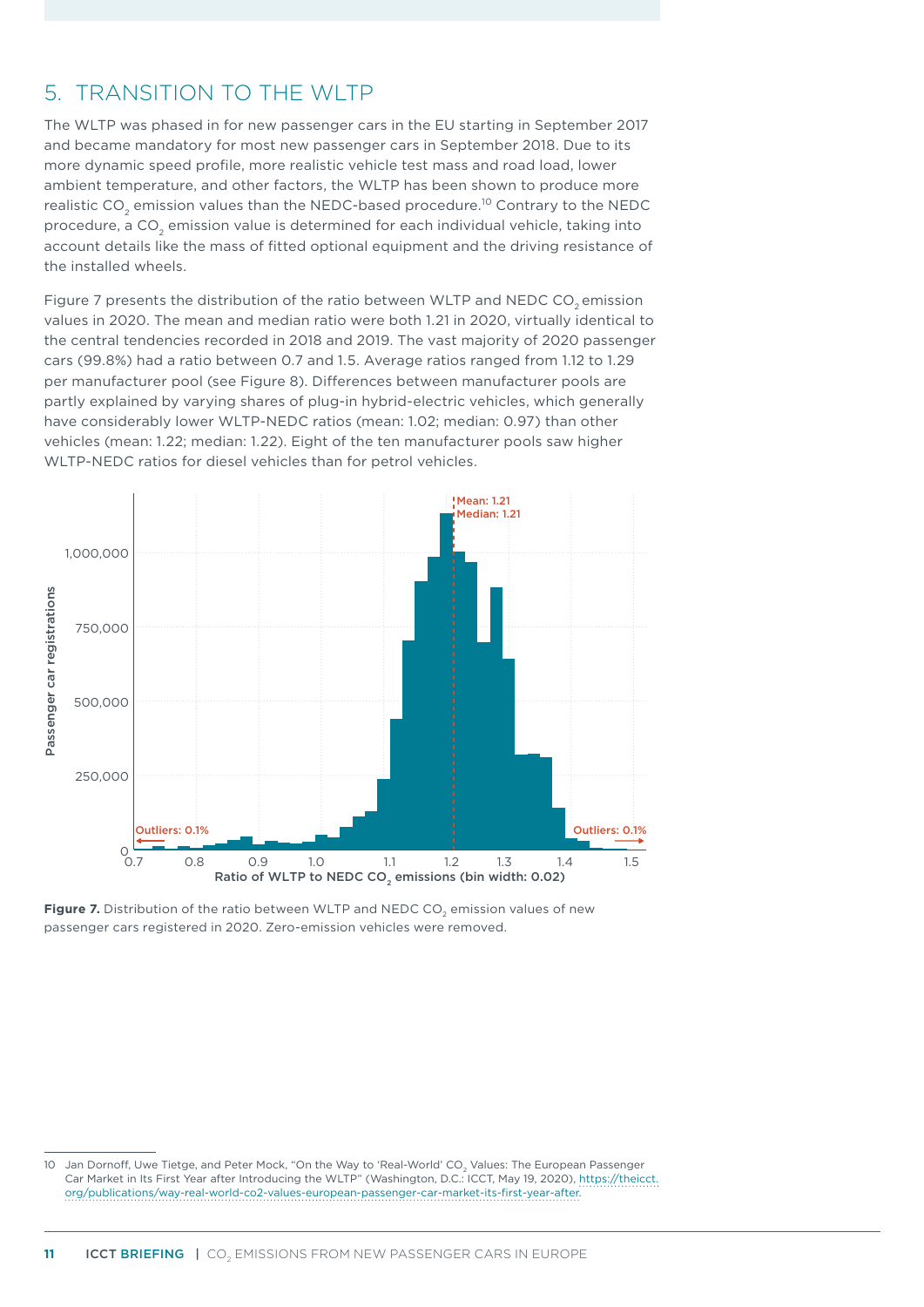

<span id="page-11-0"></span>Figure 8. Average ratio between WLTP and NEDC CO<sub>2</sub> emission values of new passenger cars registered in 2020, per manufacturer pool and powertrain/fuel type.

# 6. OUTLOOK

Nine out of ten major manufacturer pools met their 2020 CO<sub>2</sub> targets, with the Volkswagen manufacturer pool appearing to have narrowly missed their target by approximately 1 g/km of  $CO<sub>2</sub>$ . Thus,  $CO<sub>2</sub>$  standards thus led to a dramatic decrease in average NEDC CO<sub>2</sub> emissions from 2019 to 2020 and an equally significant increase in electric vehicle shares.

At the same time, all manufacturer pools relied on one or more of the flexible compliance mechanisms afforded by EU regulations—the phase-in provision, supercredits for low-emission vehicles, and eco-innovation technology credits—to meet their targets. Reliance on compliance mechanisms means that roughly half of the CO<sub>2</sub> reductions in 2020 were only achieved on paper. Compliance mechanisms and increasing electric vehicle market shares also allowed average CO<sub>2</sub> emission levels from combustion engine vehicles to remain at approximately 2016 levels.

Because the phase-in provision ended in 2020, and eight out of ten manufacturer pools have exhausted the 7.5 g/km super-credit budget for 2020–2022, manufacturers will have to achieve an approximate reduction of 10 g/km in 2021 without these aids. Recent data indicate that manufacturers intend to meet the 2021 targets by further electrifying their fleets: shares of battery-electric and plug-in hybrid electric vehicles increased from 11% in 2020 to approximately 16% in the first half of  $2021$ .<sup>11</sup>

A recent regulatory proposal by the European Commission includes strengthening the 2030 CO<sub>2</sub> target to −55% compared to 2021 levels and introduces a new −100% target for 2035. In order to meet these targets, manufacturers will have to continue to electrify their fleets in the coming years. However, with the 2025 target remaining at −15% for the moment, and in the absence of annual or additional interim targets, there remains a risk that automakers will postpone the introduction of innovative vehicle technologies to the late 2020s, similar to the pattern observed in 2016–2019.

<sup>11</sup> Peter Mock et al., "Market Monitor: European Passenger Car and Light-Commercial Vehicle Registrations, January–June 2021" (Washington, D.C.: ICCT, August 10, 2021), [https://theicct.org/publications/market](https://theicct.org/publications/market-monitor-eu-jul2021)[monitor-eu-jul2021](https://theicct.org/publications/market-monitor-eu-jul2021).